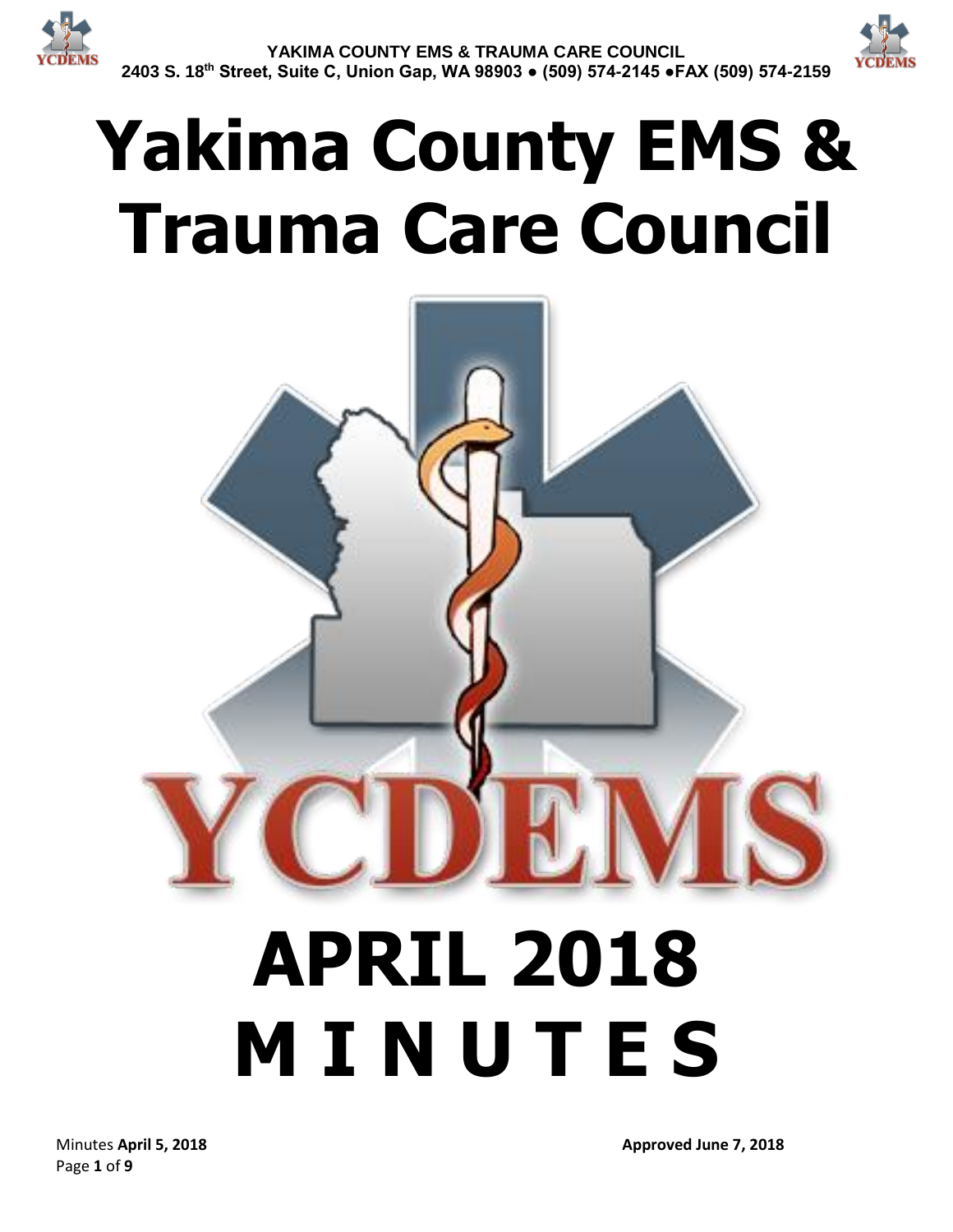



#### **Yakima County EMS & Trauma Care Council Attendance Record for January– December 2018**

| <b>Agency/Department</b>                                                   | Representative                              | <b>Alternate</b>                                                      | Feb                |     |              | <b>April</b>              |             | <b>June</b> |   | Aug |             | Oct        |   | <b>Dec</b> |
|----------------------------------------------------------------------------|---------------------------------------------|-----------------------------------------------------------------------|--------------------|-----|--------------|---------------------------|-------------|-------------|---|-----|-------------|------------|---|------------|
|                                                                            |                                             |                                                                       | R                  | A   | R            | A                         | R           | A           | R | A   | R           | A          | R | A          |
| Consumer                                                                   | Loren Belton,<br><b>YVCOG</b>               | Open                                                                  |                    |     |              |                           |             |             |   |     |             |            |   |            |
| <b>Medical Control</b>                                                     | Ben Maltz MPD                               | Designee                                                              |                    |     |              |                           |             |             |   |     |             |            |   |            |
| Elected Official (Fire                                                     | Ken Eakin, Fire                             |                                                                       |                    |     |              |                           |             |             |   |     |             |            |   |            |
| Commissioner/Mayor/City                                                    | Commissioner,                               | Kay Funk, City of<br>Yakima Council                                   | $\pmb{\mathsf{X}}$ | X   | X            | X                         |             |             |   |     |             |            |   |            |
| Council Member)                                                            | <b>WVFD</b>                                 |                                                                       |                    |     |              |                           |             |             |   |     |             |            |   |            |
| Law Enforcement                                                            | Open                                        | Open                                                                  |                    |     |              |                           |             |             |   |     |             |            |   |            |
| Yakima County Training<br>Officer's Association                            | Jim Johnston, West<br>Valley FD             | Open                                                                  |                    |     | X            |                           |             |             |   |     |             |            |   |            |
| Yakima County 9-1-1                                                        | Brad Coughenour,                            | Stacey Garcia,                                                        | X                  |     |              |                           |             |             |   |     |             |            |   |            |
|                                                                            | SunCom 911                                  | SunCom 911                                                            |                    |     |              |                           |             |             |   |     |             |            |   |            |
| Yakima County Department<br>of Emergency Medical<br><b>Services</b>        | Tony Miller,<br>Manager                     | Wendy Moudy,<br>Training<br>Coordinator,<br><b>Treasurer</b>          | X                  | X   | X            | $\boldsymbol{\mathsf{X}}$ |             |             |   |     |             |            |   |            |
|                                                                            | Diane Koch,<br>Secretary                    | None                                                                  | X                  |     | X            |                           |             |             |   |     |             |            |   |            |
| <b>UPPER VALLEY REPRESENTATIVES</b>                                        |                                             |                                                                       |                    |     |              |                           |             |             |   |     |             |            |   |            |
|                                                                            |                                             |                                                                       |                    | Feb |              | April                     | <b>June</b> |             |   | Aug |             | <b>Oct</b> |   | <b>Dec</b> |
| <b>Agency/Department</b>                                                   | Representative                              | <b>Alternate</b>                                                      | R                  | A   | $\mathsf{R}$ | A                         | $\mathbf R$ | A           | R | A   | $\mathbf R$ | A          | R | A          |
| <b>Fire Service</b>                                                        | Ken Frazier, Gleed<br><b>FD</b>             | Gary Hanna,<br>Selah FD                                               | $\mathsf{x}$       |     |              |                           |             |             |   |     |             |            |   |            |
| Hospital (Nursing<br>Administration)                                       | Tammy Pettis,<br>Virginia Mason<br>Memorial | Laurie Robinson,<br>Astria Regional<br>Medical Center,<br>Chair-Elect | $\mathsf{X}$       | X   | X            |                           |             |             |   |     |             |            |   |            |
| Ambulance Service<br>(alternate each year<br>between ambulance<br>services | Brian Ireton, ALS                           | Dave Lynde,<br>AMR, Chair                                             | $\pmb{\mathsf{X}}$ | X   | X            | X                         |             |             |   |     |             |            |   |            |
|                                                                            |                                             | <b>LOWER VALLEY REPRESENTATIVES</b>                                   |                    |     |              |                           |             |             |   |     |             |            |   |            |
|                                                                            |                                             |                                                                       |                    | Feb |              | <b>April</b>              |             | <b>June</b> |   | Aug |             | <b>Oct</b> |   | <b>Dec</b> |
| <b>Agency/Department</b>                                                   | Representative                              | <b>Alternate</b>                                                      | $\mathbf R$        | A   | $\mathbf R$  | A                         | $\mathbf R$ | A           | R | A   | $\mathbf R$ | A          | R | A          |
| <b>Fire Service</b>                                                        | Joel Byam, FD #5                            | Tim Smith,<br>Toppenish FD                                            |                    |     |              |                           |             |             |   |     |             |            |   |            |
| Hospital (Nursing<br>Administration)                                       | Open Astria<br>Toppenish Hospital           | Open Astria<br>Sunnyside<br>Hospital                                  |                    |     |              |                           |             |             |   |     |             |            |   |            |
| Ambulance Service                                                          | Aaron Markham,<br>SSFD, Past-Chair          | Open,<br><b>WSA</b>                                                   | X                  |     |              |                           |             |             |   |     |             |            |   |            |
| <b>EX-OFFICIO MEMBERS</b>                                                  |                                             |                                                                       |                    |     |              |                           |             |             |   |     |             |            |   |            |
| <b>Agency/Department</b>                                                   |                                             | Representative                                                        |                    | Feb |              | <b>April</b>              |             | <b>June</b> |   | Aug |             | Oct        |   | <b>Dec</b> |
| South Central Region EMS & Trauma Care Council                             |                                             | Zita Wiltgen                                                          |                    | X.  |              |                           |             |             |   |     |             |            |   |            |

**It is the responsibility of the representative to contact his/her alternate when he/she is unable to attend the meeting.**

By-Law, Article III

1.1 Each seat will select one representative and one alternate to the Board of Directors. Each seat will be permitted one representative with one vote. Alternates vote in the absence of the regular representative. All members of the Board of Directors shall be selected prior to the annual meeting for the coming year.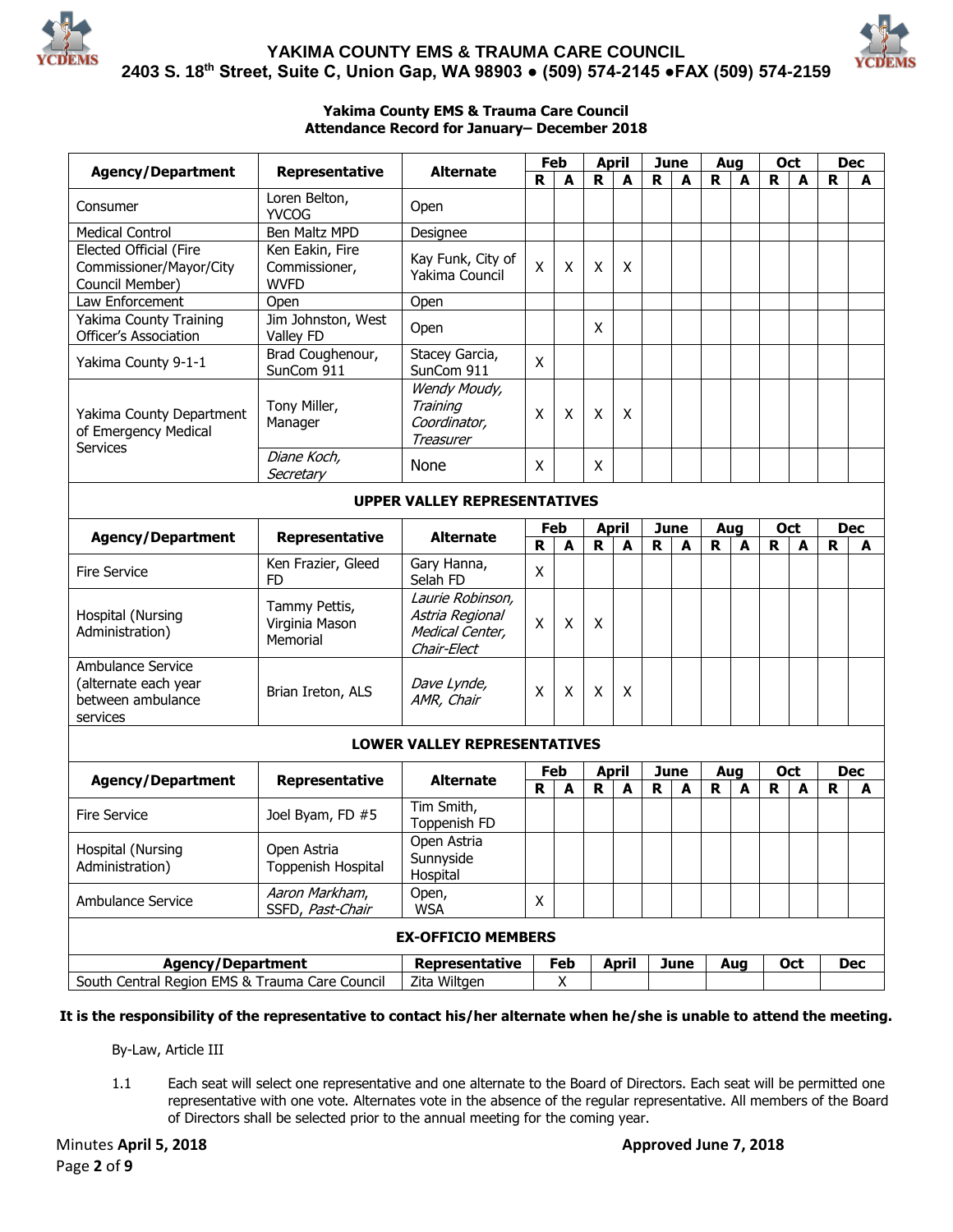



- **1. Roll call** with 9 present. Six representatives and three alternates. No alternates were voting at this meeting.
- **2. Guests**: Suzy Beck and Jonas Landstrom, Airlift Northwest and Ken Robillard, FD#5

# **3. Approval and correction of minutes**

Ken Eakin moved to approve the minutes as sent. Brian Ireton seconded. Motion passed unanimously.

**4. Correspondence** - None

# **5. Committee Reports**

# **Medical Control: Ben Maltz, MD**

Tony Miller report that Dr. Maltz will be here next Monday and Tuesday. He has updated a few of the ALS protocols. The protocols have been to the State for approval.

# **Regional Council: Dave Lynde**

A. Implementation of 2017 Legislation

SSB5751 – Authorizes the Department of Health to approve the use of non-medically trained ambulance drivers for volunteer municipal corporations in rural areas. DOH is developing a procedure for approval. DOH is finalizing changes to EMS Service Licensure and Verification applications to support the approval process. Once all forms have been finalized, DOH anticipates communicating the process to stakeholders through holding a webinar, updating the website with an FAQ and forms, announcing changes through Gov Delivery Listserve announcements, and presenting in meetings as stakeholders request. Until the approval process and forms are finalized, qualifying departments may contact Jason Norris to facilitate approval through an existing variance process. SSB 5751 legislation passed in 2017, and authorized the use of non-medically trained ambulance drivers in volunteer EMS services in rural areas.

The department will kick off implementation at the Rural Health Conference on March 27, 2018, and offer web conferences on the following dates to review the request and approval process.

- April 3, 2018, 1:00 PM 2:00 PM [Meeting Invitation Link](http://links.govdelivery.com/track?type=click&enid=ZWFzPTEmbXNpZD0mYXVpZD0mbWFpbGluZ2lkPTIwMTgwMzI3Ljg3NTkyNTAxJm1lc3NhZ2VpZD1NREItUFJELUJVTC0yMDE4MDMyNy44NzU5MjUwMSZkYXRhYmFzZWlkPTEwMDEmc2VyaWFsPTE3MTA0MDA4JmVtYWlsaWQ9ZGx5bmRlQGFtci1lbXMuY29tJnVzZXJpZD1kbHluZGVAYW1yLWVtcy5jb20mdGFyZ2V0aWQ9JmZsPSZleHRyYT1NdWx0aXZhcmlhdGVJZD0mJiY=&&&100&&&https://content.govdelivery.com/attachments/WADOH/2018/03/21/file_attachments/977672/5751%2BImplementation%2BWeb%2BConference%2B%25231.ics)
- May 2, 2018, 1:00 PM 2:00 PM [Meeting Invitation Link](http://links.govdelivery.com/track?type=click&enid=ZWFzPTEmbXNpZD0mYXVpZD0mbWFpbGluZ2lkPTIwMTgwMzI3Ljg3NTkyNTAxJm1lc3NhZ2VpZD1NREItUFJELUJVTC0yMDE4MDMyNy44NzU5MjUwMSZkYXRhYmFzZWlkPTEwMDEmc2VyaWFsPTE3MTA0MDA4JmVtYWlsaWQ9ZGx5bmRlQGFtci1lbXMuY29tJnVzZXJpZD1kbHluZGVAYW1yLWVtcy5jb20mdGFyZ2V0aWQ9JmZsPSZleHRyYT1NdWx0aXZhcmlhdGVJZD0mJiY=&&&101&&&https://content.govdelivery.com/attachments/WADOH/2018/03/21/file_attachments/977654/5751%2BImplementation%2BWeb%2BConference%2B%25232.ics) Web Conference Information:

GoToMeeting Link: [https://global.gotomeeting.com/join/536414437](http://links.govdelivery.com/track?type=click&enid=ZWFzPTEmbXNpZD0mYXVpZD0mbWFpbGluZ2lkPTIwMTgwMzI3Ljg3NTkyNTAxJm1lc3NhZ2VpZD1NREItUFJELUJVTC0yMDE4MDMyNy44NzU5MjUwMSZkYXRhYmFzZWlkPTEwMDEmc2VyaWFsPTE3MTA0MDA4JmVtYWlsaWQ9ZGx5bmRlQGFtci1lbXMuY29tJnVzZXJpZD1kbHluZGVAYW1yLWVtcy5jb20mdGFyZ2V0aWQ9JmZsPSZleHRyYT1NdWx0aXZhcmlhdGVJZD0mJiY=&&&102&&&https://global.gotomeeting.com/join/536414437) Audio / Phone Access:

- Call: 877-351-4402
- Conference Code: 4308297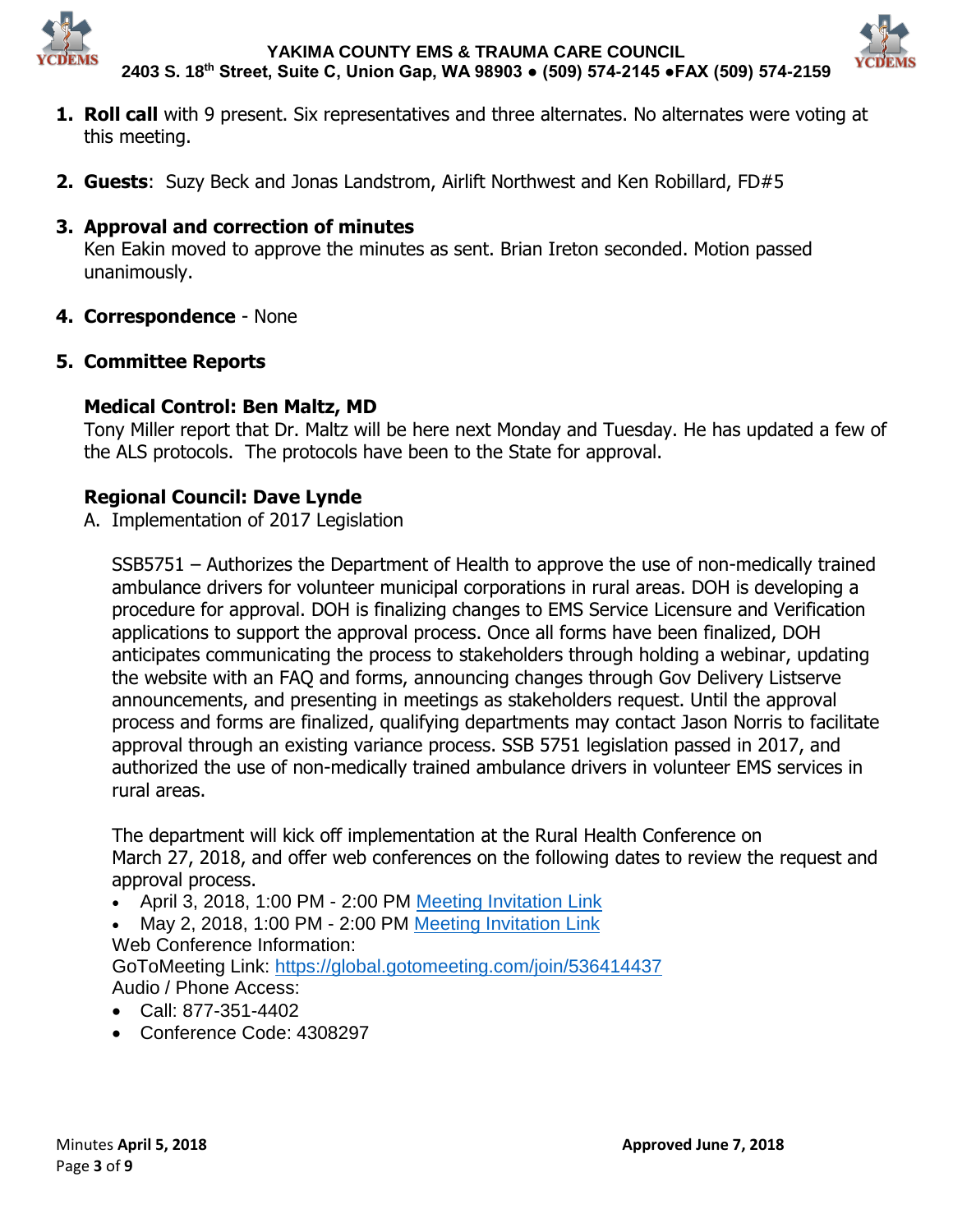



- SHB 1358 Requires the HCA to develop a reimbursement mechanism for CARES (community assistance referral and education) programs established under the 5591 CARES legislation from 2015. The department continues to meet monthly with the HCA to provide technical guidance about EMS regulations, and our processes for licensure and certification of professionals. We have begun drafting a report for the legislature. We will engage stakeholders when a final concept has been determined. Stakeholder meeting is scheduled for April 9<sup>th</sup> between 2 and 4.
- E2SHB 1258 Travis Alert bill requires the department to establish a workgroup to design a training program for EMS providers to improve management of persons with disabilities on the scene of an emergency. The Travis Alert workgroup is meeting monthly. End products of this work will include a suggested curricula and equivalent trainings, checklists, and suggested patient care protocols for EMS professionals to use on the scene of an emergency. Suggested protocols will be presented at the MPD meeting on June 4<sup>th</sup>. The training is expected to be similar to the on-line infectious disease training.
- B. Rulemaking

The DOH is currently engaged in stakeholder meetings to amend some sections of WAC 246- 976. Meetings are occurring monthly. Webinar access is available. To learn more about meetings and how to participate, please visit our website at: [https://www.doh.wa.gov/ForPublicHealthandHealthcareProviders/EmergencyMedicalServicesE](https://www.doh.wa.gov/ForPublicHealthandHealthcareProviders/EmergencyMedicalServicesEMSSystems/RulesDevelopment) [MSSystems/RulesDevelopment](https://www.doh.wa.gov/ForPublicHealthandHealthcareProviders/EmergencyMedicalServicesEMSSystems/RulesDevelopment) Expect completion in mid-2019. Ground vehicle standards and communication equipment are complete.

The Prehospital Technical Advisory Committee will met on February 21, 2018. The committee finalized the strategic plan for the 2018-2021 plan cycle. They discussed implementation of projects related to improving workforce availability in Rural EMS systems, the outcomes of EMS training program reconciliation project, NREMT NCCP guidance, 2017 NREMT statewide testing results, WEMSIS project updates and more.

The Air Ambulance Workgroup continues to meet monthly and is working on the revision of the State Air Ambulance Services Strategic Plan. When completed, the plan will identify air ambulance assets and their geographical coverage. It will establish performance standards and goals for prehospital response and transport to trauma, cardiac and stroke facilities. The plan assesses utilization, identifies outcomes from previous plan cycles, and suggests strategies for improvement during the next strategic plan cycle. The plan provides recommended evidence based, peer reviewed guidance for the development of regional EMS patient care procedures and department approved MPD protocols for utilization of air ambulances. Goal date of completion is estimated for July of 2018.

### C. RAC TAC

Roster Project: Going to renumber positions to create consistency through the regions. Two small changes to Regional Council Applications Position category and position representing.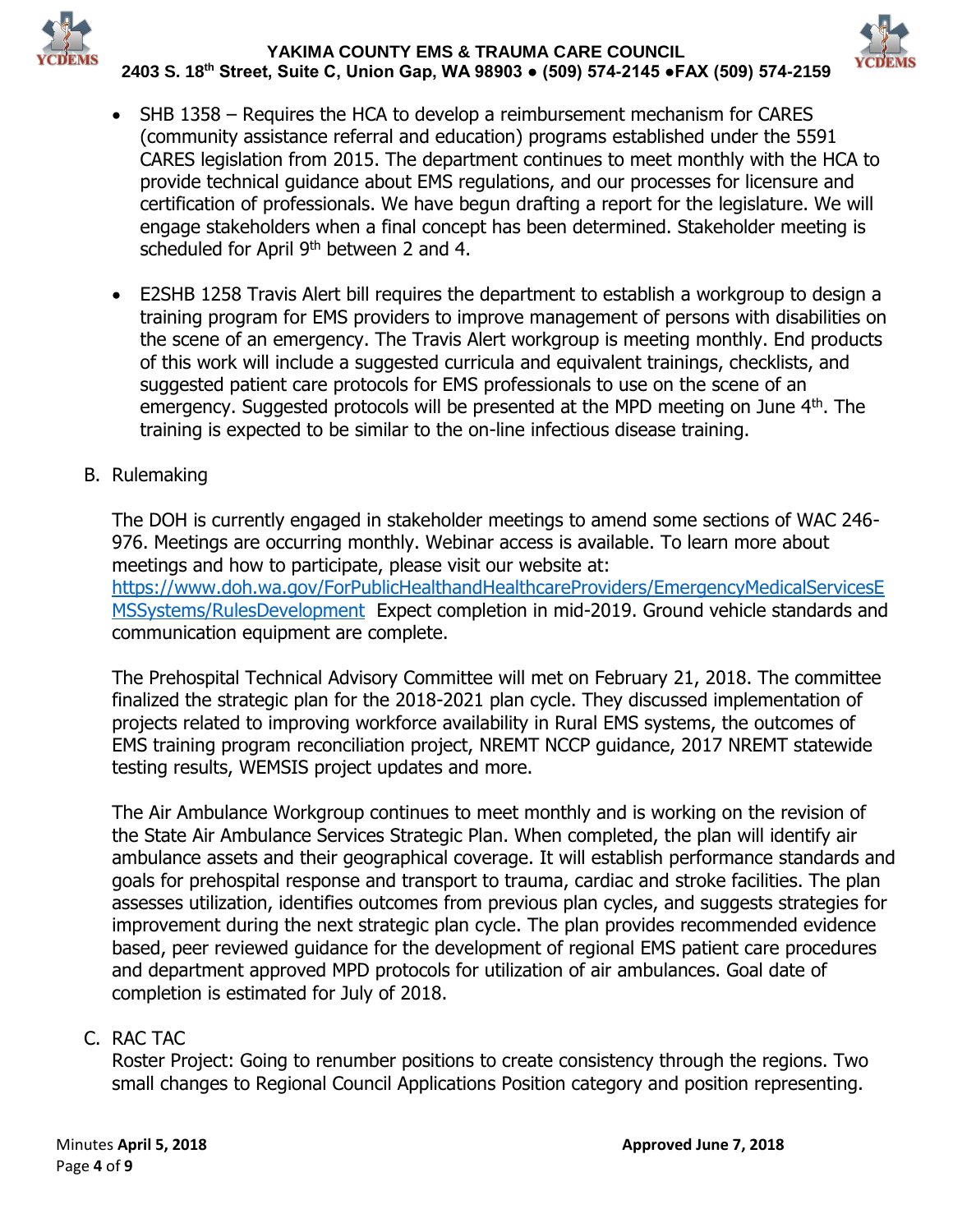



The Prehospital TAC made all of the Training Programs re-register. There are now 64 programs in State. For 2017 Washington State was far above the national average passing rate for NREMT testing.

MIR form cost analysis: 1.5 years cost \$1573.48 not including any staff time to package and mail. Creating a self-print version to be used when current supply runs out.

Inquiry to see if QI committees are using the State data to improve systems and if so examples.

Nate Weed appointed Director effective April 1st.

D. Steering Committee

Budget updates were showing some monies for WEMSIS. Working to clarify specifics but believe that the funds are to be used for rural volunteer agencies for data submission.

Working on a legislative package to potentially provide some financial assistance for level 3 cardiac and stroke centers. One and 2 would use an external verification process. Trauma care fund increases. Upgrades to technology, level 4 and 5 rural hospital help, DOH funding. A large portion of the meeting focused on moving the DOH funding to the trauma car fund through the increases. It was ultimately not supported by the group. These legislative package proposals are for the DOH to consider and to make the ultimate decision on whether to move forward.

Currently the Trauma Fund receives \$4 from every new car that is sold and \$10 from every ticket that is issued. Would like to increase these fees. The Trauma Care fund has not been increased since 1991.

# **Department of EMS: Tony Miller**

- A. Training Report MCI Training with Airlift Northwest. 2018 Modules 3 & 4 are out. We are working on 2018 Modules 5 & 6.
- B. Wendy Moudy EMT Course Update

We are wrapping up course. Students are retaking their finals, as needed. During April the students will be completing their ride-times and taking the NREMT exam. At the end of April we will have the state specific skills class.

C. Bi-monthly training report 121 hours of education. Report attached.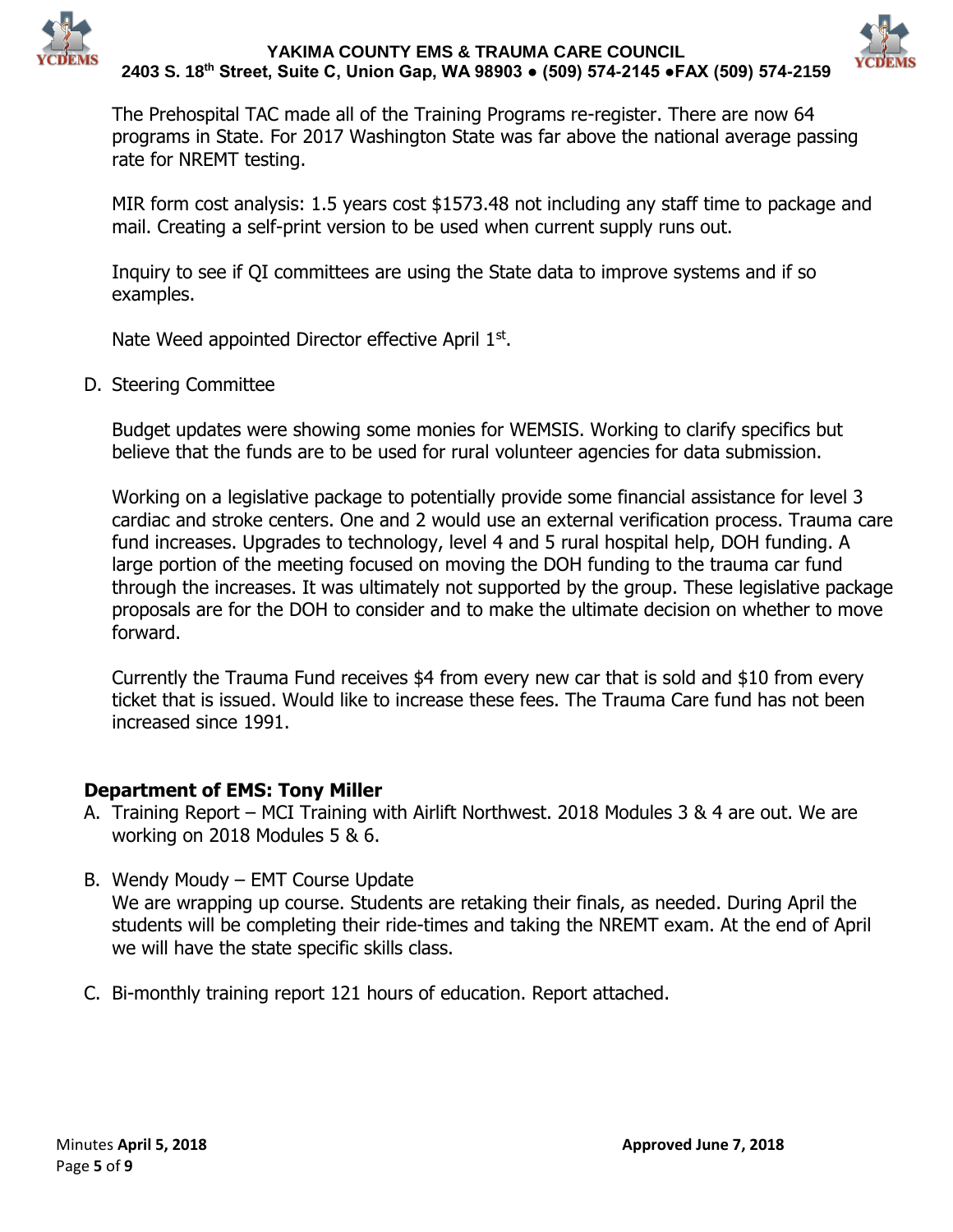



## **6. Old Business:**

A. Regional Training Topics – Discussion on what type of training would be beneficial for the Council members. It was decided that having a brief overview (15 minutes max) of each of the Council's responsibilities would be helpful.

Strategic Planning Min/Max numbers Trauma Response Area Maps Response Times Data By laws – ensuring that the bylaws stay current.

B. Trauma Response Area Maps – We have a map of urban, suburban, rural and wilderness and we only have three trauma response areas. Trauma Response Area 1 is all of the upper valley and most of lower valley. Trauma Response Area 2 is the City of Sunnyside and a little bit from outside of the city limits. Trauma Response Area 3 is the area from the southern county line through Grandview and up to Trauma Response Area 2.

Real trauma response areas need to be defined, by where each department really responds. The County GIS has been helping the departments with maps and descriptions, as it is now a required part of licensing. There are areas that are not covered and do not need coverage, such as the top of Mt. Adams. We need to find out if there are areas that need coverage that are not currently covered.

It was decided to request maps from GIS for each district/department and then ask the districts/departments to compare these with how far they normally respond outside of their taxing boundaries to get their Trauma Response Area.

### **7. New Business:**

- A. Approval of Regional Request for Payment of FY 17/18 Grant funds for Training Brian Ireton made a motion and Ken Frazier seconded. Motion passed unanimously.
- B. Regional Grant for EMS Needs Training Assessment for FY 18/19 The group was presented with what has already been suggested. Discussion followed on what else should be requested. Any suggestions should be sent to Dave Lynde [david.lynde@amr.net](mailto:david.lynde@amr.net) by April 20<sup>th</sup>. If for some reason we do not complete the training we have listed, we can reallocate money by contacting the Regional Council. A motion to approve the EMS Training Needs Assessment & Regional Council Grant Application and allow for additions until April 20<sup>th</sup> was made by Tony. Brian Ireton seconded. Motion passed unanimously.
- C. Tony reported that DEMS received a grant from Pacific Power for \$1000 towards a new HP CPR manikin. In addition he ordered a rebuild kit for another manikin, which will bring our total to 5 HP CPR manikins.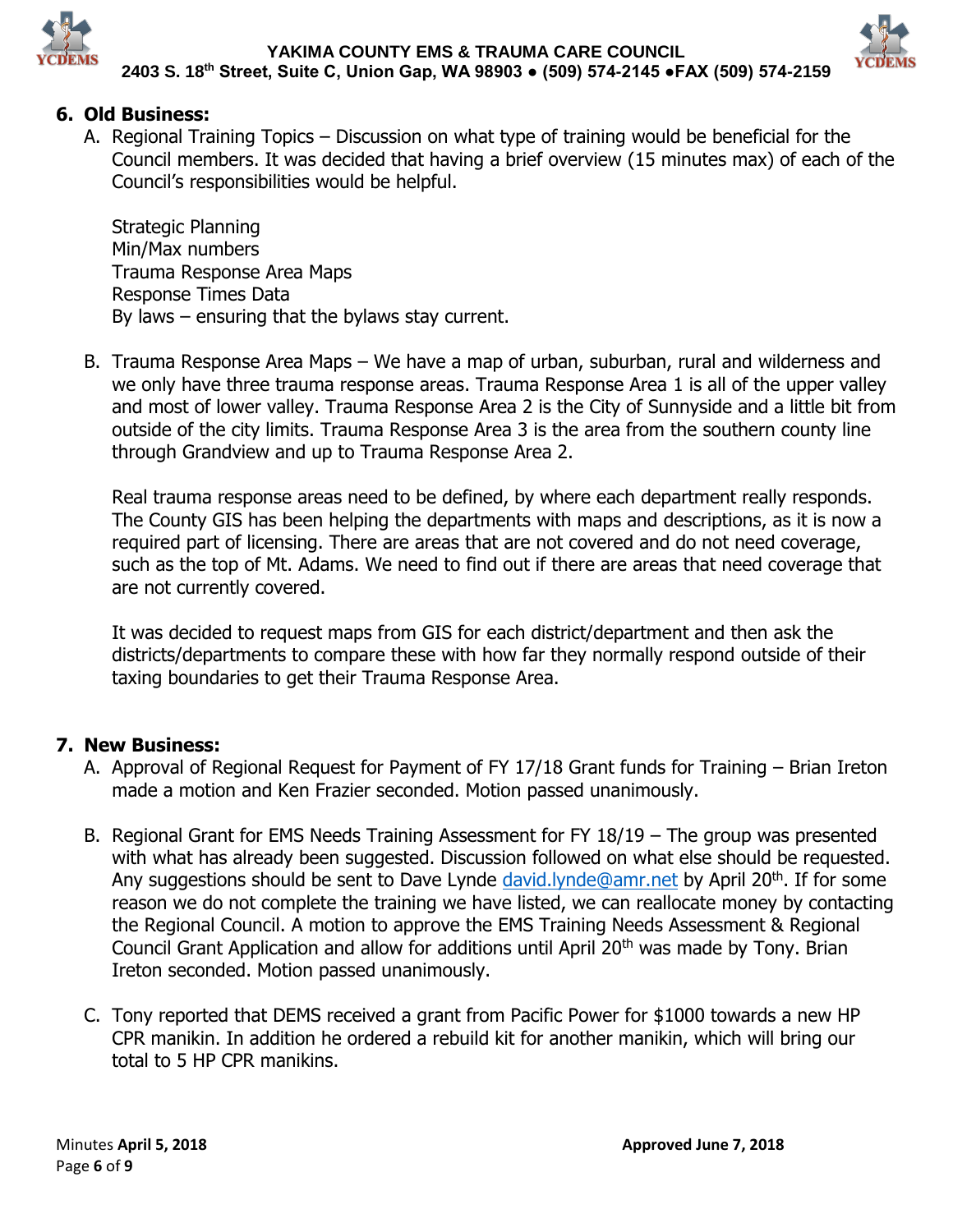



D. Tammy reported that the helipad at Virginia Mason Memorial has been temporarily been taken out. At first it was suggested that patients be taken to the airport and then be transported by ground ambulance to the hospital, but it was decided this was not in best interest of patients.

A temporary landing site will be on the west side of the West Pavilion. The military was going to look at the area from the ground today. There are concerns about the rotor was and houses to the west. Airlift Northwest will be out tomorrow to review new area. Airlift Northwest helped the hospital to come up with the temporary landing area. Monday will be a dry run.

Currently there are not a lot of patients being transported by air, but this will increase with the better weather. Also, babies from the NICU are routinely transferred by air.

- E. Airlift Northwest has arranged for Dr. Andrew Latimer to teach a class on Airway Management and Traumatic Brain Injury in the Field. Dr. Latimer is very relatable for both BLS and ALS providers. He started out as an EMT
- **8.** Next meeting is the June 7, 2018 at 1:30 pm, Yakima County Department of Emergency Medical Services, 2403 S. 18<sup>th</sup> Street, Union Gap, Classroom B.
- **9.** Meeting adjourned.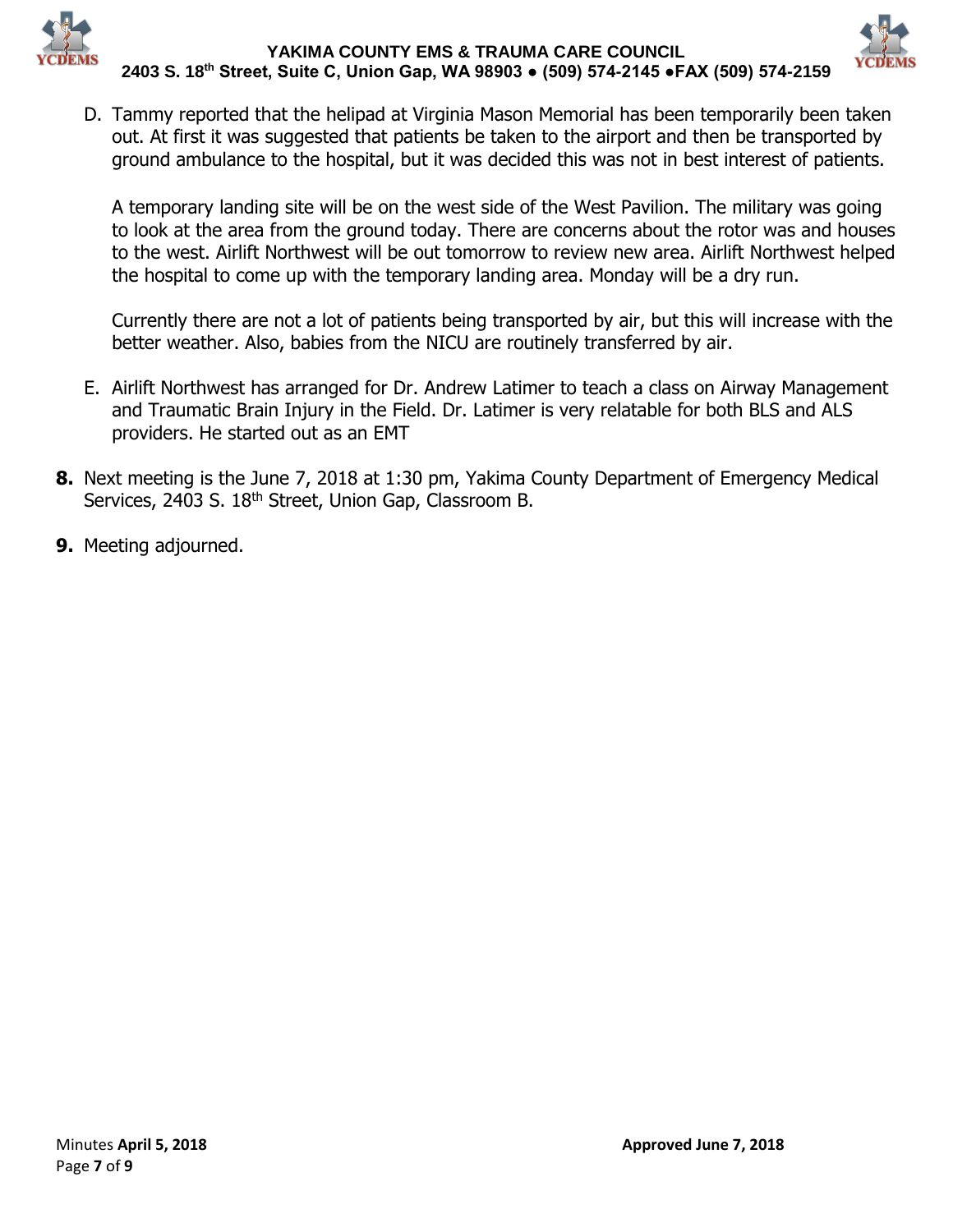



#### **Yakima County EMS and Trauma Care Council BiMonthly 2018 Training Report Months: January 1, 2018 - February 28, 2018**

#### **OTEP CLASSES**

| <b>Date</b>                                                         | Class           | Location        | <b>Students</b> | <b>Hours</b> |  |  |
|---------------------------------------------------------------------|-----------------|-----------------|-----------------|--------------|--|--|
| 1/29/2018                                                           | 2017 Workshop C | East Valley FD  |                 |              |  |  |
| Video and Testing for Modules 1 & 2 on-line and out to all agencies |                 |                 |                 |              |  |  |
| <b>TOTALS</b>                                                       |                 |                 |                 |              |  |  |
|                                                                     |                 | <b>AVERAGES</b> | 2.00            | 2.00         |  |  |

# **IN HOUSE OTEP CLASSES (MAKEUPS)**

| Date      | <b>Class</b>    | Location            | <b>Students</b> | <b>Hours</b> |
|-----------|-----------------|---------------------|-----------------|--------------|
| 1/13/2018 | 2017 Workshop B | <b>Grandview FD</b> |                 |              |
| 1/13/2018 | 2017 Workshop C | <b>Grandview FD</b> |                 |              |
| 2/8/2018  | 2015 Workshop A | East Valley FD      |                 |              |
| 2/8/2018  | 2015 Workshop B | East Valley FD      |                 |              |
| 2/12/2018 | 2015 Workshop C | East Valley FD      |                 |              |
|           |                 | <b>TOTALS</b>       |                 | 10           |
|           |                 | <b>AVERAGES</b>     | 1.40            | 2.00         |

#### **2018 WINTER EMT ACADEMY**

| <b>Date</b>             | <b>Class</b>                                                                                                                                                                                                        | Location                              | <b>Students</b> | <b>Hours</b>   |
|-------------------------|---------------------------------------------------------------------------------------------------------------------------------------------------------------------------------------------------------------------|---------------------------------------|-----------------|----------------|
| 1/8/18<br>Mon           | Winter EMT Academy - General Block - Chapter 5:<br><b>Medical Terminology</b>                                                                                                                                       | Yakima Fire Dept, St #95 - Classroom  | 18              | 4              |
| 1/11/18<br><b>Thurs</b> | Winter EMT Academy - General Block - Chapter 6:<br>The Human Body                                                                                                                                                   | Yakima Fire Dept, St #95 - Classroom  | 18              | 4              |
| 1/13/18<br>Sat          | Winter EMT Academy - General Block - Chapter 9:<br>Patient Assessment & Skills                                                                                                                                      | 2403 S. 18th St, Union Gap, Classroom | 16              | $\overline{7}$ |
| 1/16/18<br><b>Tues</b>  | Winter EMT Academy - Airway Block - Chapter 10:<br>Airway Management, Chapter 15: Respiratory<br>Emergencies & Skills                                                                                               | Yakima Fire Dept, St #95 - Classroom  | 16              | 4              |
| 1/18/18<br><b>Thurs</b> | Winter EMT Academy - Cardiology Block - Chapter<br>12: Shock                                                                                                                                                        | Yakima Fire Dept, St #95 - Classroom  |                 | 4              |
| 1/20/18<br>Sat          | Winter EMT Academy - Skills                                                                                                                                                                                         | 2403 S. 18th St, Union Gap, Classroom | 16              | $\overline{7}$ |
| 1/22/18<br>Mon          | Winter EMT Academy - Cardiology Block - Chapter<br>13: BLS Resuscitation & General Block - Chapter 3:<br>Medical, Legal, & Ethical Issues, Chapter 4-<br>Documentation & Communication & Multicultural<br>Awareness | Yakima Fire Dept, St #95 - Classroom  | 16              | 4              |
| 1/25/18<br><b>Thurs</b> | Winter EMT Academy - Cardiology Block - Chapter<br>16: Cardiovascular Emergencies & Skills                                                                                                                          | Yakima Fire Dept, St #95 - Classroom  | 16              | 4              |
| 1/27/18<br>Sat          | Winter EMT Academy - Skills                                                                                                                                                                                         | 2403 S. 18th St, Union Gap, Classroom | 16              | $\overline{7}$ |
| 1/29/18<br>Mon          | Winter EMT Academy - Medical Block - Chapter 11:<br>Principles of Pharmacology, Chapter 14: Medical<br>Overview & Chapter 21: Toxicology                                                                            | Yakima Fire Dept, St #95 - Classroom  | 16              | 4              |
| 2/1/18<br><b>Thurs</b>  | Winter EMT Academy - Medical Block - Chapter 18:<br>Neurologic Emergencies & Chapter 18: GI and<br>Urological Emergencies                                                                                           | 2403 S. 18th St, Union Gap, Classroom | 16              | 4              |